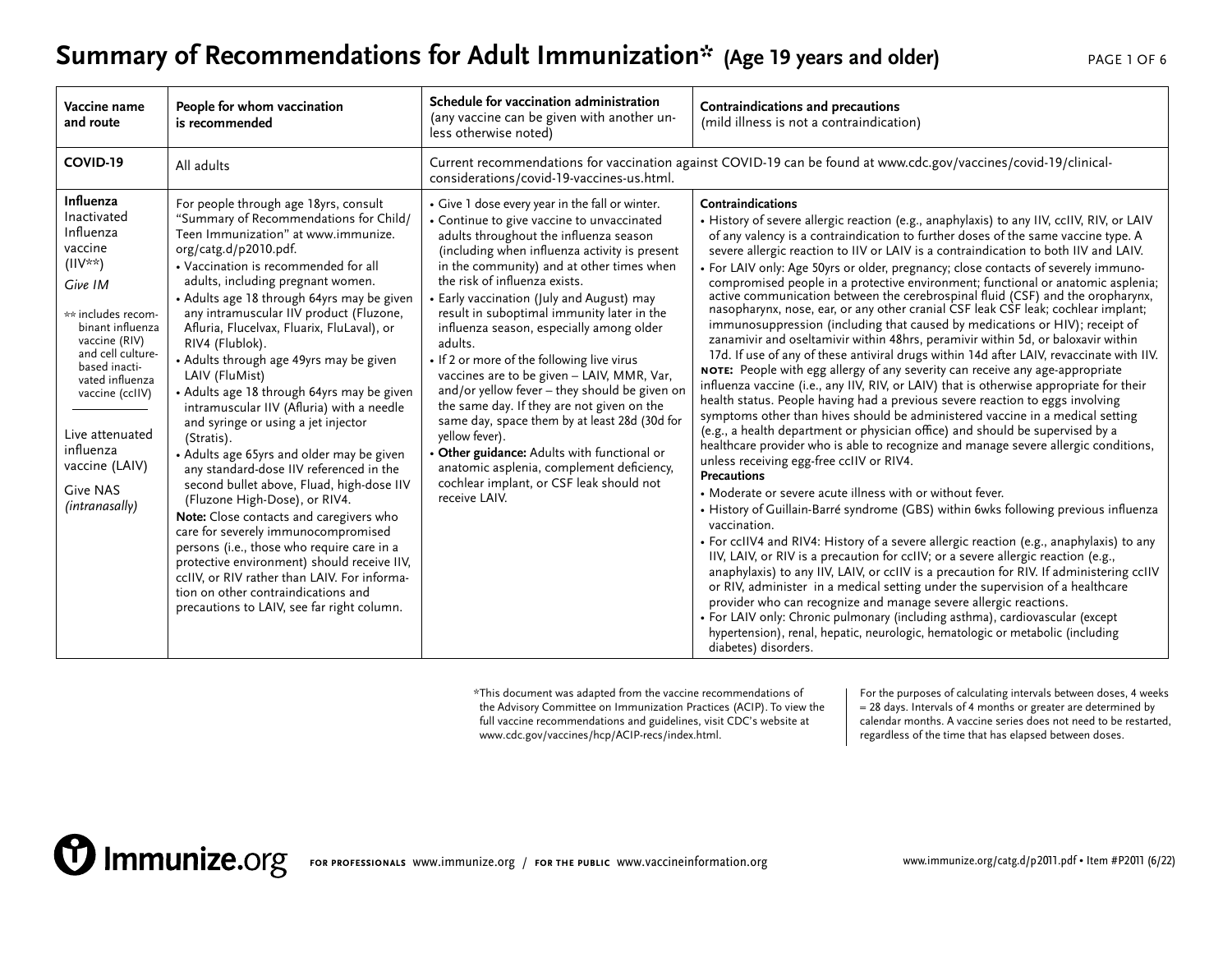# **Summary of Recommendations for Adult Immunization\*** (Age 19 years and older) PAGE 2 OF 6

| Vaccine<br>name and<br>route                                 | People for whom vaccination is recommended                                                                                                                                                                                                                                                                                                                                                                                                                                                                                                                                                                                                                                                                                                                                                                                                                                                                                                                                                                                                                                                                                                                                                                                                                                                            | Schedule for vaccination<br>administration (any vaccine<br>can be given with another un-<br>less otherwise noted)                                                                                                                                                                                                                                                                                                                                                                                                                                                                                                                                                                                          | Contraindications and precautions<br>(mild illness is not a contraindication)                                                                                                                                                                                                                                                                                                                                                                                                                                                                                                                                                                                                                                                                                                                                                                                                                                                                                                                                                                                                                                                                                                                                                                                                                                                                                                                                         |
|--------------------------------------------------------------|-------------------------------------------------------------------------------------------------------------------------------------------------------------------------------------------------------------------------------------------------------------------------------------------------------------------------------------------------------------------------------------------------------------------------------------------------------------------------------------------------------------------------------------------------------------------------------------------------------------------------------------------------------------------------------------------------------------------------------------------------------------------------------------------------------------------------------------------------------------------------------------------------------------------------------------------------------------------------------------------------------------------------------------------------------------------------------------------------------------------------------------------------------------------------------------------------------------------------------------------------------------------------------------------------------|------------------------------------------------------------------------------------------------------------------------------------------------------------------------------------------------------------------------------------------------------------------------------------------------------------------------------------------------------------------------------------------------------------------------------------------------------------------------------------------------------------------------------------------------------------------------------------------------------------------------------------------------------------------------------------------------------------|-----------------------------------------------------------------------------------------------------------------------------------------------------------------------------------------------------------------------------------------------------------------------------------------------------------------------------------------------------------------------------------------------------------------------------------------------------------------------------------------------------------------------------------------------------------------------------------------------------------------------------------------------------------------------------------------------------------------------------------------------------------------------------------------------------------------------------------------------------------------------------------------------------------------------------------------------------------------------------------------------------------------------------------------------------------------------------------------------------------------------------------------------------------------------------------------------------------------------------------------------------------------------------------------------------------------------------------------------------------------------------------------------------------------------|
| <b>MMR</b><br>(Measles,<br>mumps,<br>rubella)<br>Give Subcut | For people through age 18yrs, consult "Summary of Recommen-<br>dations for Child/Teen Immunization" at www.immunize.org/<br>catg.d/p2010.pdf.<br>• People born in 1957 or later (especially those born outside the<br>U.S.) should receive at least 1 dose of MMR if they have no<br>laboratory evidence of immunity to each of the 3 diseases or<br>documentation of a dose given on or after the first birthday.<br>· People in high-risk groups, such as healthcare personnel (paid,<br>unpaid, or volunteer), students entering college and other<br>post-high school educational institutions, and international<br>travelers, should receive a total of 2 doses.<br>• People born before 1957 are usually considered immune, but<br>evidence of immunity (serology or documented history of 2<br>doses of MMR) should be considered for healthcare personnel.<br>• Women of childbearing age who are currently not pregnant and<br>who do not have acceptable evidence of rubella immunity or<br>vaccination should receive 1 dose of MMR.                                                                                                                                                                                                                                                      | • Give 1 or 2 doses (see criteria<br>in 1st and 2nd bullets in box to<br>left).<br>• If dose #2 is recommended,<br>give it no sooner than 4wks<br>after dose #1.<br>• If woman of childbearing-age<br>is found to be rubella suscep-<br>tible and is not pregnant, give<br>1 dose of MMR; if she is preg-<br>nant, the dose should be given<br>postpartum.<br>• If 2 or more of the following<br>live virus vaccines are to be<br>given - MMR, LAIV, Var, and/<br>or yellow fever - they should<br>be given on the same day. If<br>they are not given on the same<br>day, space them by at least 28d<br>(30d for yellow fever). May use<br>as post-exposure prophylaxis if<br>given within 3d of exposure. | Contraindications<br>• History of severe allergic reaction (e.g., anaphylaxis) to a previous dose or to<br>a vaccine component.<br>• Pregnancy.<br>• Severe immunodeficiency (e.g., hematologic and solid tumors; receiving<br>chemotherapy; congenital immunodeficiency; long-term immunosuppressive<br>therapy); people with human immunodeficiency virus (HIV) infection who are<br>severely immunocompromised.<br>• Family history of altered immunocompetence, unless verified clinically or by<br>laboratory testing as immunocompetent.<br>NOTE: HIV infection is NOT a contraindication to MMR for those who are not<br>severely immunocompromised (see ACIP recommendations at www.cdc.gov/<br>vaccines/hcp/acip-recs/general-recs/immunocompetence.html).<br><b>Precautions</b><br>• Moderate or severe acute illness with or without fever.<br>. If blood, plasma, and/or immune globulin were given in past 11m,<br>see ACIP's General Best Practice Guidelines for Immunization at www.cdc.gov/<br>vaccines/hcp/acip-recs/general-recs/downloads/general-recs.pdf regarding<br>time to wait before vaccinating.<br>• History of thrombocytopenia or thrombocytopenic purpura.<br>• Need for tuberculin skin testing (TST) or interferon-gamma release assay (IGRA)<br>testing. NOTE: If TST or IGRA and MMR are both needed but not given on same<br>day, delay TST or IGRA for at least 4wks after MMR. |
| Varicella<br>(chickenpox)<br>(Var)<br>Give Subcut            | For people through age 18yrs, consult "Summary of Recommenda-<br>tions for Child/Teen Immunization" at www.immunize.org/catg.d/<br>p2010.pdf.<br>• All adults without evidence of immunity.<br>NOTE: Evidence of immunity is defined as written documentation<br>of 2 doses of varicella vaccine; a history of varicella disease or<br>herpes zoster (shingles) based on healthcare-provider diagnosis;<br>laboratory evidence of immunity or confirmation of disease; and/<br>or birth in the U.S. before 1980, with the exceptions that follow:<br>- Healthcare personnel (HCP) born in the U.S. before 1980 who<br>do not meet any of the criteria above should be tested or given<br>the 2-dose vaccine series. If testing indicates they are not<br>immune, give the 1st dose of varicella vaccine immediately.<br>Give the 2nd dose 4-8wks later.<br>- Pregnant women born in the U.S. before 1980 who do not<br>meet any of the criteria above should either 1) be tested for<br>susceptibility during pregnancy and if found susceptible, given<br>the 1st dose of varicella vaccine postpartum before hospital<br>discharge, or 2) not be tested for susceptibility and given the<br>1st dose of varicella vaccine post-partum before hospital<br>discharge. Give the 2nd dose 4-8wks later. | • Give 2 doses.<br>• Dose #2 is given 4-8wks after<br>dose #1.<br>• If dose #2 is delayed, do not<br>start over. Just give dose #2.<br>• If 2 or more of the following<br>live virus vaccines are to be<br>given - MMR, LAIV, and/or<br>yellow fever - they should be<br>given on the same day. If they<br>are not given on the same day,<br>space them by at least 28d<br>(30d for yellow fever).<br>• May use as postexposure pro-<br>phylaxis if given within 5d of<br>exposure.                                                                                                                                                                                                                        | Contraindications<br>• History of severe allergic reaction (e.g., anaphylaxis) to a previous dose or to<br>a vaccine component.<br>• Pregnancy.<br>• Severe immunodeficiency (e.g., hematologic and solid tumors; receiving<br>chemotherapy; congenital immunodeficiency; long-term immunosuppressive<br>therapy); people with human immunodeficiency virus (HIV) infection who<br>are severely immunocompromised.<br>• Family history of altered immunocompetence, unless verified clinically or by<br>laboratory testing as immunocompetent.<br><b>Precautions</b><br>• Moderate or severe acute illness with or without fever.<br>. If blood, plasma, and/or immune globulin (IG or VZIG) were given in past<br>11m, see ACIP's General Best Practice Guidelines for Immunization at www.cdc.<br>gov/vaccines/hcp/acip-recs/general-recs/downloads/general-recs.pdf<br>regarding time to wait before vaccinating.<br>• Receipt of specific antivirals (i.e., acyclovir, famciclovir, or valacyclovir) 24hrs<br>before vaccination, if possible; delay resumption of these antiviral drugs for<br>14d after vaccination.<br>• Use of aspirin or aspirin-containing products.                                                                                                                                                                                                                                        |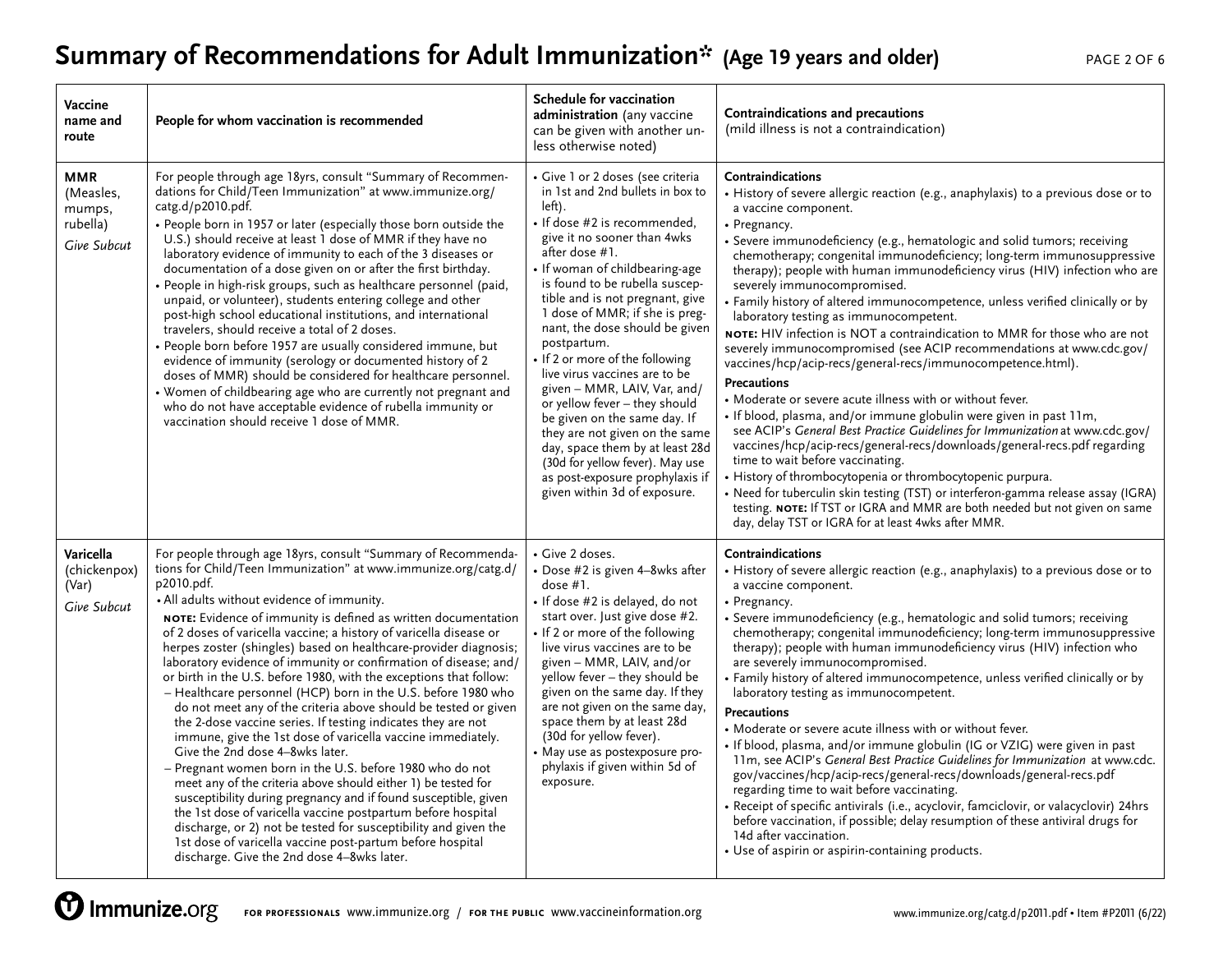### **Summary of Recommendations for Adult Immunization\*** (Age 19 years and older) PAGE 3 OF 6

| Vaccine name<br>and route                                                                                                                                                                                                             | People for whom vaccination is recommended                                                                                                                                                                                                                                                                                                                                                                                                                                                                                                                                                                                                                                                                                                                                                                                                                                                                                                                                                                                                                                                                                                                                                                                                                                                                                                                                                                                                                                                                                                                                                                                                                                                                                              | Schedule for vaccination administration<br>(any vaccine can be given with another<br>unless otherwise noted)                                                                                                                                                                                                                                                                                                                                                                                                                                                                                                                                                                                                                                                                                                                                                                                                                                                                                                                                                                                                                                                                                                                                                                                                                                                                                                                                     | Contraindications and precautions<br>(mild illness is not a contraindication)                                                                                                                                                                                                                                                                                                                                                                                                                              |
|---------------------------------------------------------------------------------------------------------------------------------------------------------------------------------------------------------------------------------------|-----------------------------------------------------------------------------------------------------------------------------------------------------------------------------------------------------------------------------------------------------------------------------------------------------------------------------------------------------------------------------------------------------------------------------------------------------------------------------------------------------------------------------------------------------------------------------------------------------------------------------------------------------------------------------------------------------------------------------------------------------------------------------------------------------------------------------------------------------------------------------------------------------------------------------------------------------------------------------------------------------------------------------------------------------------------------------------------------------------------------------------------------------------------------------------------------------------------------------------------------------------------------------------------------------------------------------------------------------------------------------------------------------------------------------------------------------------------------------------------------------------------------------------------------------------------------------------------------------------------------------------------------------------------------------------------------------------------------------------------|--------------------------------------------------------------------------------------------------------------------------------------------------------------------------------------------------------------------------------------------------------------------------------------------------------------------------------------------------------------------------------------------------------------------------------------------------------------------------------------------------------------------------------------------------------------------------------------------------------------------------------------------------------------------------------------------------------------------------------------------------------------------------------------------------------------------------------------------------------------------------------------------------------------------------------------------------------------------------------------------------------------------------------------------------------------------------------------------------------------------------------------------------------------------------------------------------------------------------------------------------------------------------------------------------------------------------------------------------------------------------------------------------------------------------------------------------|------------------------------------------------------------------------------------------------------------------------------------------------------------------------------------------------------------------------------------------------------------------------------------------------------------------------------------------------------------------------------------------------------------------------------------------------------------------------------------------------------------|
| <b>Hepatitis A</b><br>(HepA; Havrix,<br>Vaqta)<br>Give IM<br>Brands may<br>be used<br>interchangeably.                                                                                                                                | For people through age 18yrs, consult "Summary of Recommendations for Child/<br>Teen Immunization" at www.immunize.org/catg.d/p2010.pdf.<br>• All adults without a specific risk factor but who want to be protected from hepatitis<br>A virus (HAV) infection.<br>• People who travel or work in countries with high or intermediate endemic hepatitis A.<br>• People with chronic liver disease; injecting and non-injecting drug users; people<br>who have HIV infection; men who have sex with men; people who are homeless or<br>live in temporary housing (e.g., a shelter); people who work with HAV in lab settings.<br>• People who anticipate close personal contact with an international adoptee from<br>a country of high or intermediate endemicity during the first 60d following the<br>adoptee's arrival in the U.S.<br>• People who are at risk for infection or severe outcome from infection during<br>pregnancy.<br>• Postexposure: adults with recent (within 2wks) exposure to HAV, give HepA.<br>Vaccine may be used in conjunction with IG at the provider's discretion in adults<br>older than age 40 or immunocompromised.                                                                                                                                                                                                                                                                                                                                                                                                                                                                                                                                                                                   | · Give 2 doses, spaced 6-18m apart (depending<br>on brand).<br>. If dose #2 is delayed, do not repeat dose #1.<br>Just give dose #2.<br>For Twinrix (hepatitis A and B combina-<br>tion vaccine [GSK]) for patients age 18yrs<br>and older only: give 3 doses on a 0, 1, 6m<br>schedule. There must be at least 4wks<br>between doses #1 and #2, and at least 5m<br>between doses #2 and #3.<br>An alternative schedule can also be used<br>at 0, 7d, 21-30d, and a booster at 12m.<br>• For Heplisav-B, give 2 doses 1m apart.<br>• For Engerix-B, Recombivax HB, or PreHevbrio,<br>give 3 doses on a 0, 1, 6m schedule.<br>- Alternative timing options for vaccination<br>include 0, 2, 4m; 0, 1, 4m; and 0, 1, 2, 12m<br>(Engerix-B brand only).<br>- There must be at least 4wks between doses<br>#1 and #2, and at least 8wks between doses<br>#2 and #3. Overall, there must be at least<br>16wks between doses #1 and #3.<br>• For adults on hemodialysis or with other<br>immunocompromising conditions, give either<br>3 doses of Recombivax HB (1 mL each) at 0, 1,<br>6m OR 4 doses of Engerix-B (2 ml) at 0, 1, 2,<br>and 6m. The safety and effectiveness of<br>Heplisav-B and PreHevbrio have not been<br>established in adults on hemodialysis.<br>· Schedule for those who have fallen behind:<br>If the series is delayed between doses,<br>DO NOT start the series over. Continue from<br>where the schedule was interrupted. | Contraindication<br>History of severe allergic reaction (e.g.,<br>anaphylaxis) to a previous dose or to a<br>vaccine component.<br>Precautions<br>Moderate or severe acute illness with or<br>without fever.                                                                                                                                                                                                                                                                                               |
| <b>Hepatitis B</b><br>(Engerix-B,<br>Recombivax HB;<br>Heplisav-B;<br>PreHevbrio)<br>Give IM<br>Brands may<br>be used<br>interchange-<br>ably; however,<br>a 2-dose series<br>may only be<br>comprised<br>of 2 doses of<br>Heplisav-B | For people through age 18yrs, consult "Summary of Recommendations for Child/<br>Teen Immunization" at www.immunize.org/catg.d/p2010.pdf.<br>• All adults through age 59yrs.<br>• Adults age 60 or older without a risk factor (see note below) may be vaccinated.<br>• Adults age 60 or older with a risk factor for infection or severe disease should be<br>vaccinated; this includes people who are household contacts and sex partners of<br>HBsAg-positive people; injecting drug users; sexually active people not in a<br>long-term, mutually monogamous relationship; men who have sex with men; people<br>with HIV; people seeking STD evaluation or treatment; hemodialysis patients and<br>those with renal disease that may result in dialysis; diabetics (at clinician's<br>discretion); healthcare personnel and public safety workers who are exposed to<br>blood; clients and staff of institutions for the developmentally disabled; inmates of<br>long-term correctional facilities; certain international travelers; and people with<br>chronic liver disease. Adults with chronic liver disease include, but are not limited<br>to, those with hepatitis C virus infection, cirrhosis, fatty liver disease, alcoholic liver<br>disease, autoimmune hepatitis, and an alanine aminotransferase (ALT) or aspartate<br>aminotransferase (AST) level greater than twice the upper limit of normal.<br>NOTE: Provide serologic screening for immigrants from endemic areas. If patient is<br>chronically infected, assure appropriate disease management. For sex partners and<br>household contacts of HBsAg-positive people, provide serologic screening and<br>administer initial dose of HepB vaccine at same visit. |                                                                                                                                                                                                                                                                                                                                                                                                                                                                                                                                                                                                                                                                                                                                                                                                                                                                                                                                                                                                                                                                                                                                                                                                                                                                                                                                                                                                                                                  | Contraindication<br>· History of severe allergic reaction (e.g.<br>anaphylaxis) to a previous dose or to a<br>vaccine component.<br>Precaution<br>Moderate or severe acute illness with<br>or without fever.<br>Pregnancy: Data on Heplisav-B and<br>PreHevbrio are currently insufficient to<br>reach any conclusions concerning<br>vaccine-associated risks in pregnancy.<br>Pregnancy testing is not needed before<br>vaccination; however, use other HepB<br>brands if recipient known to be pregnant. |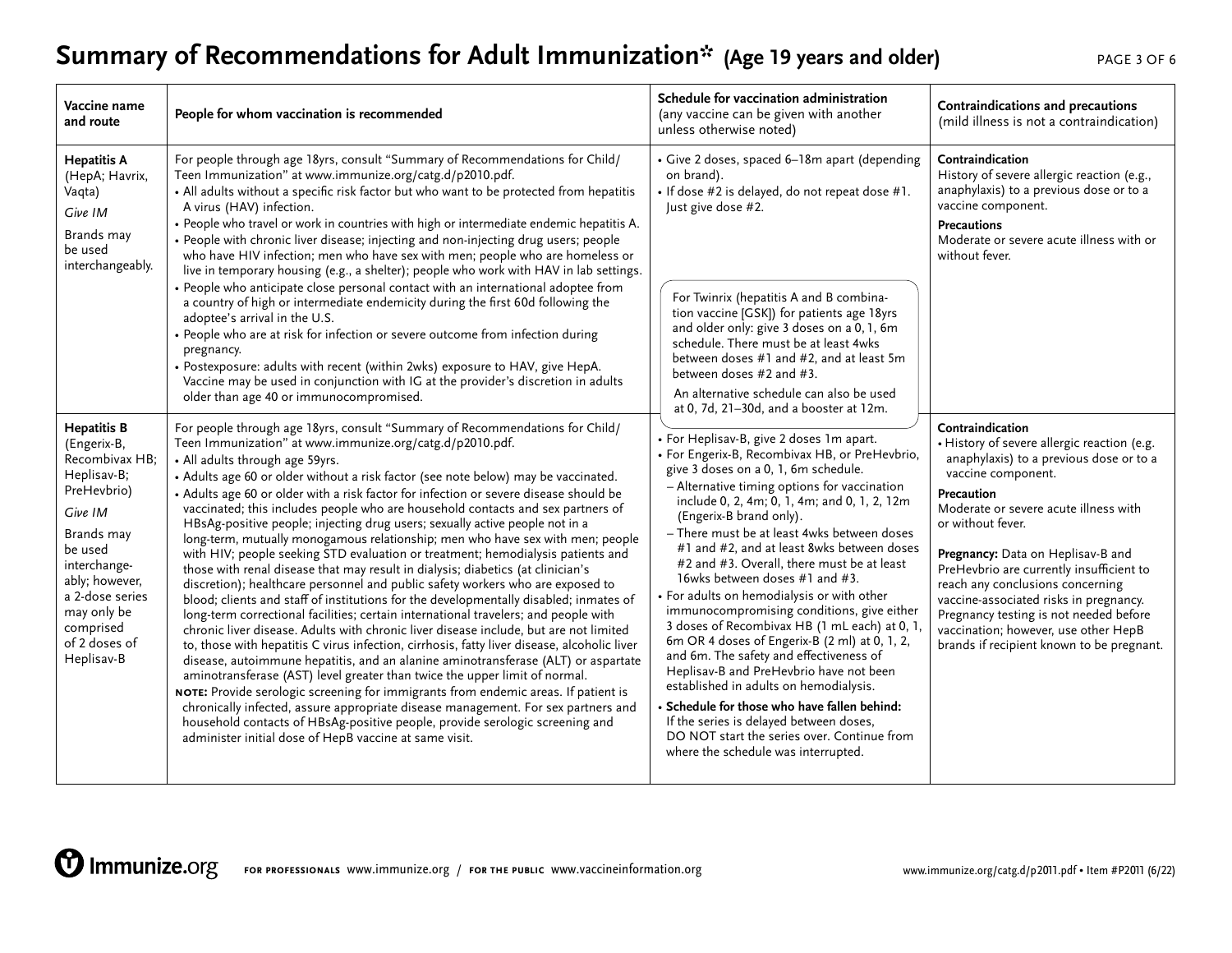# Summary of Recommendations for Adult Immunization\* (Age 19 years and older)

| PAGE 4 OF 6 |  |  |
|-------------|--|--|
|             |  |  |

| Vaccine name<br>and route                                     | People for whom vaccination is recommended                                                                                                                                                                                                                                                                                                                                                                                                                                                                                                                                                                                                                                                                                                                                                              | Schedule for vaccination administra-<br>tion (any vaccine can be given with<br>another unless otherwise noted)                                                                                                                                                                                                                                                                                                                                                                                                                                                                                                                           | Contraindications and precautions<br>(mild illness is not a contraindication)                                                                                                                                                                                                                                                                                                                                                                                                                                                                                                                                                                                                                                                                                                                                                                                                                                              |
|---------------------------------------------------------------|---------------------------------------------------------------------------------------------------------------------------------------------------------------------------------------------------------------------------------------------------------------------------------------------------------------------------------------------------------------------------------------------------------------------------------------------------------------------------------------------------------------------------------------------------------------------------------------------------------------------------------------------------------------------------------------------------------------------------------------------------------------------------------------------------------|------------------------------------------------------------------------------------------------------------------------------------------------------------------------------------------------------------------------------------------------------------------------------------------------------------------------------------------------------------------------------------------------------------------------------------------------------------------------------------------------------------------------------------------------------------------------------------------------------------------------------------------|----------------------------------------------------------------------------------------------------------------------------------------------------------------------------------------------------------------------------------------------------------------------------------------------------------------------------------------------------------------------------------------------------------------------------------------------------------------------------------------------------------------------------------------------------------------------------------------------------------------------------------------------------------------------------------------------------------------------------------------------------------------------------------------------------------------------------------------------------------------------------------------------------------------------------|
| Hib<br>(Haemophilus<br>influenzae<br>type b)<br>Give IM       | For people through age 18yrs, consult "Summary of Recommendations<br>for Child/Teen Immunization" at www.immunize.org/catg.d/p2010.pdf.<br>• Not routinely recommended for healthy adults.<br>• Those adults at highest risk of serious Hib disease include people who<br>1) have anatomic or functional asplenia, 2) are undergoing an elective<br>splenectomy, or 3) are recipients of hematopoietic stem cell<br>transplant (HSCT).                                                                                                                                                                                                                                                                                                                                                                  | • Give 1 dose of any Hib conjugate<br>vaccine to adults in categories 1 or 2<br>(see 2nd bullet in column to left) if<br>no history of previous Hib vaccine.<br>• For HSCT patients, regardless of Hib<br>vaccination history, give 3 doses, at<br>least 4wks apart, beginning 6-12m<br>after transplant.                                                                                                                                                                                                                                                                                                                                | Contraindication<br>History of severe allergic reaction (e.g., anaphylaxis) to a previous<br>dose or to a vaccine component.<br><b>Precautions</b><br>Moderate or severe acute illness with or without fever.                                                                                                                                                                                                                                                                                                                                                                                                                                                                                                                                                                                                                                                                                                              |
| Human<br>papillomavirus<br>(HPV)<br>Give IM                   | For people through age 18yrs, consult "Summary of Recommendations<br>for Child/Teen Immunization" at www.immunize.org/catg.d/p2010.pdf.<br>• For unvaccinated or partially vaccinated adults through age 26yrs:<br>Complete a 3-dose (or 2-dose [see below]) series of HPV.<br>• Unvaccinated adults age 27 through 45yrs may be vaccinated based on<br>shared clinical decision-making.<br>• Other guidance: Pregnancy testing is not needed before vaccination;<br>however, HPV vaccination is not recommended until after pregnancy.<br>Adults who initiated the HPV vaccination series before age 15yrs and received 2 doses at least 5m apart are considered adequately<br>vaccinated and do not need an additional dose of HPV vaccine (immunocompromised adults should receive a 3-dose series). | · Give 3 doses on a 0, 1-2, 6m schedule.<br>• There must be at least 4wks between<br>doses #1 and #2 and at least 12wks<br>between doses #2 and #3. Overall.<br>there must be at least 5m between<br>doses $#1$ and $#3$ .<br>• If the type of HPV vaccine previously<br>given is not known or not available,<br>any available HPV vaccine should be<br>used to complete the series.                                                                                                                                                                                                                                                     | Contraindication<br>History of severe allergic reaction (e.g., anaphylaxis) to a previous<br>dose or to a vaccine component.<br><b>Precautions</b><br>Moderate or severe acute illness with or without fever.                                                                                                                                                                                                                                                                                                                                                                                                                                                                                                                                                                                                                                                                                                              |
| Td, Tdap<br>(Tetanus,<br>diphtheria,<br>pertussis)<br>Give IM | For people through age 18yrs, consult "Summary of Recommendations<br>for Child/Teen Immunization" at www.immunize.org/catg.d/p2010.pdf.<br>• All people who lack written documentation of a primary series<br>consisting of at least 3 doses of tetanus- and diphtheria-toxoid-con-<br>taining vaccine.<br>• Pregnant women should get Tdap at 27-36 weeks' gestation during<br>each pregnancy, preferably during the early part of that range.<br>• A booster dose of Td or Tdap may be needed for wound management,<br>so consult ACIP recommendations.<br>• Adults who have not received Td or Tdap in the past 10 years or<br>whose Tdap history is not known.                                                                                                                                      | • For people who are unvaccinated or<br>behind, complete a 3-dose series<br>with Tdap as the first dose, followed<br>by Td or Tdap (observe intervals of<br>1-2m between dose #1 and #2, and<br>an interval of 6-12m between dose<br>#2 and #3).<br>• Give Tdap to pregnant women during<br>each pregnancy (preferred during the<br>early part of gestational weeks 27<br>through 36), regardless of the<br>interval since prior Td or Tdap.<br>• Give Td or Tdap booster every 10yrs<br>after the primary series has been<br>completed.<br>· If Tdap is indicated, Tdap should be<br>given regardless of interval since<br>previous Td. | Contraindications<br>• History of severe allergic reaction (e.g., anaphylaxis) to a<br>previous dose or to a vaccine component.<br>• For Tdap only, history of encephalopathy not attributable to an<br>identifiable cause, within 7d following DTP/DTaP, or Tdap.<br><b>Precautions</b><br>• Moderate or severe acute illness with or without fever.<br>• History of Guillain-Barré syndrome within 6wks following<br>previous dose of tetanus-toxoid containing vaccine.<br>• History of Arthus-type reaction following a prior dose of tetanus-<br>or diphtheria-toxoid containing vaccine; defer vaccination until at<br>least 10yrs have elapsed since the last tetanus toxoid-containing<br>vaccine.<br>· For Tdap only, progressive or unstable neurologic disorder,<br>uncontrolled seizures, or progressive encephalopathy until a<br>treatment regimen has been established and the condition has<br>stabilized. |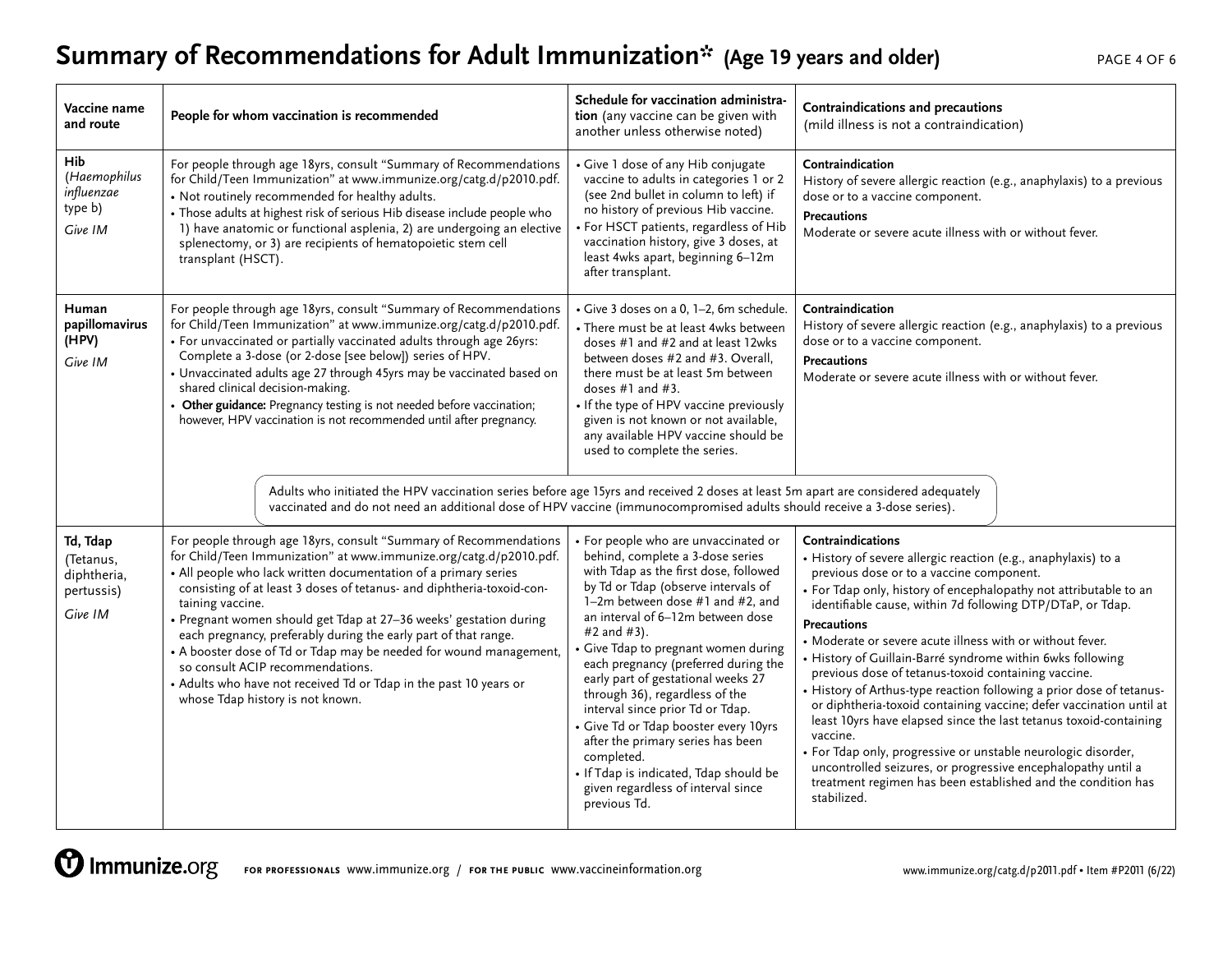# **Summary of Recommendations for Adult Immunization\*** (Age 19 years and older) PAGE 5 OF 6

| Vaccine name<br>and route                                                                                                              | People for whom vaccination is recommended                                                                                                                                                                                                                                                                                                                                                                                                                                                                                                                                                                                                                                                                                                                                                                                                             | Schedule for vaccination administration (any vaccine can be<br>given with another unless otherwise noted)                                                                                                                                                                                                                                                                                                                                                                                                                                                                                                                                                                                                                                                             | Contraindications and precautions<br>(mild illness is not<br>a contraindication)                                                                                                                                                                                                                                                                                                                   |
|----------------------------------------------------------------------------------------------------------------------------------------|--------------------------------------------------------------------------------------------------------------------------------------------------------------------------------------------------------------------------------------------------------------------------------------------------------------------------------------------------------------------------------------------------------------------------------------------------------------------------------------------------------------------------------------------------------------------------------------------------------------------------------------------------------------------------------------------------------------------------------------------------------------------------------------------------------------------------------------------------------|-----------------------------------------------------------------------------------------------------------------------------------------------------------------------------------------------------------------------------------------------------------------------------------------------------------------------------------------------------------------------------------------------------------------------------------------------------------------------------------------------------------------------------------------------------------------------------------------------------------------------------------------------------------------------------------------------------------------------------------------------------------------------|----------------------------------------------------------------------------------------------------------------------------------------------------------------------------------------------------------------------------------------------------------------------------------------------------------------------------------------------------------------------------------------------------|
| <b>Inactivated Polio</b><br>(IPV)<br>Give IM or Subcut                                                                                 | For people through age 18yrs, consult "Summary of Recommenda-<br>tions for Child/Teen Immunization" at www.immunize.org/catg.d/<br>p2010.pdf.<br>• Not routinely recommended for U.S. residents age 18yrs and<br>older.<br>NOTE: Adults living in the U.S. who never received or completed a<br>primary series of polio vaccine need not be vaccinated unless they<br>intend to travel to areas where exposure to wild-type virus is likely.<br>Adults with documented prior vaccination can receive 1 booster<br>dose if traveling to polio endemic areas or to areas where the risk<br>of exposure is high.                                                                                                                                                                                                                                          | For unique situations, schedules, and dosing information, see<br>ACIP inactivated polio vaccine recommendations on pages<br>829-830 at www.cdc.gov/mmwr/PDF/wk/mm5830.pdf.                                                                                                                                                                                                                                                                                                                                                                                                                                                                                                                                                                                            | Contraindication<br>History of severe allergic reaction (e.g.,<br>anaphylaxis) to a previous dose of this<br>vaccine or to any of its components.<br><b>Precautions</b><br>• Moderate or severe acute illness with or<br>without fever.<br>• Pregnancy.                                                                                                                                            |
| Meningococcal<br>conjugate<br>(MenACWY)<br>MenACWY-D: Men-<br>actra;<br>MenACWY-CRM:<br>Menveo;<br>MenACWY-TT:<br>MenQuadfi<br>Give IM | For people through age 18yrs, consult "Summary of Recommenda-<br>tions for Child/Teen Immunization" at www.immunize.org/catg.d/<br>p2010.pdf.<br>• People with anatomic or functional asplenia, HIV infection,<br>persistent complement component deficiency, or complement<br>inhibitor use.<br>• People who travel to or reside in countries in which meningococ-<br>cal disease is hyperendemic or epidemic (e.g., the "meningitis<br>belt" of Sub-Saharan Africa).<br>• Microbiologists routinely exposed to isolates of N. meningitidis.<br>• For first year college students living in a residence hall, regardless<br>of age,<br>- if unvaccinated, give 1 dose.<br>- if history of 1 dose given when younger than age 16, give dose #2.<br>- if most recent dose given after 16th birthday and more than 5<br>years have elapsed, give 1 dose. | • Give 2 initial doses of MenACWY separated by 2m to adults<br>with risk factors listed in 1st bullet in column to left.<br>• Give 1 initial dose of MenACWY to all other adults with risk<br>factors<br>(see 2nd-4th bullets in column to left).<br>• Give booster doses of MenACWY every 5yrs to adults with<br>continuing risk (see the 1st-3rd bullets in column to left).                                                                                                                                                                                                                                                                                                                                                                                        | Contraindication<br>Previous severe allergic reaction (e.g.,<br>anaphylaxis) to this vaccine or to any of<br>its components.<br>Severe allergic reaction (for Menactra and<br>Menveo) to any diphtheria toxoid- or<br>CRM197-containing vaccine or (for<br>MenQuadfi) to any tetanus toxoid-con-<br>taining vaccine.<br>Precaution<br>• Moderate or severe acute illness with or<br>without fever. |
| Meningococcal<br>serogroup B<br>(MenB; Bexsero,<br>Trumenba)<br>Give IM                                                                | • People with anatomic or functional asplenia persistent comple-<br>ment component deficiency, or complement inhibitor use.<br>• Microbiologists routinely exposed to isolates of N. meningitidis.<br>• People identified as at increased risk because of a serogroup B<br>meningococcal disease outbreak.<br>• Young adults through age 23yrs may be vaccinated routinely.                                                                                                                                                                                                                                                                                                                                                                                                                                                                            | • Give 2 doses of either MenB vaccine: Bexsero, spaced 1m<br>apart; Trumenba, spaced 6m apart.<br>• The brands of MenB vaccine are not interchangeable. If the<br>brand of MenB vaccines used for the primary series is<br>unknown or unavailable, complete a primary series with the<br>available brand.<br>• For people with risk (see 1st-3rd bullets in column to left),<br>give either 2 doses of Bexsero, 1m apart, or 3 doses of<br>Trumenba on a 0, 1-2, and 6m schedule. If risk continues,<br>give a booster 1 year after completing the primary series,<br>followed by a booster every 2-3 years as long as risk contin-<br>ues. Booster doses must be same brand as primary series.<br>• MenB vaccine may be given concomitantly with MenACWY<br>vaccine. | Contraindication<br>Previous severe allergic reaction (e.g.,<br>anaphylaxis) to this vaccine or to any of<br>its components.<br>Precaution<br>• Moderate or severe acute illness with or<br>without fever.<br>• Pregnancy<br>• For MenB-4C (Bexsero) only: Latex<br>sensitivity                                                                                                                    |